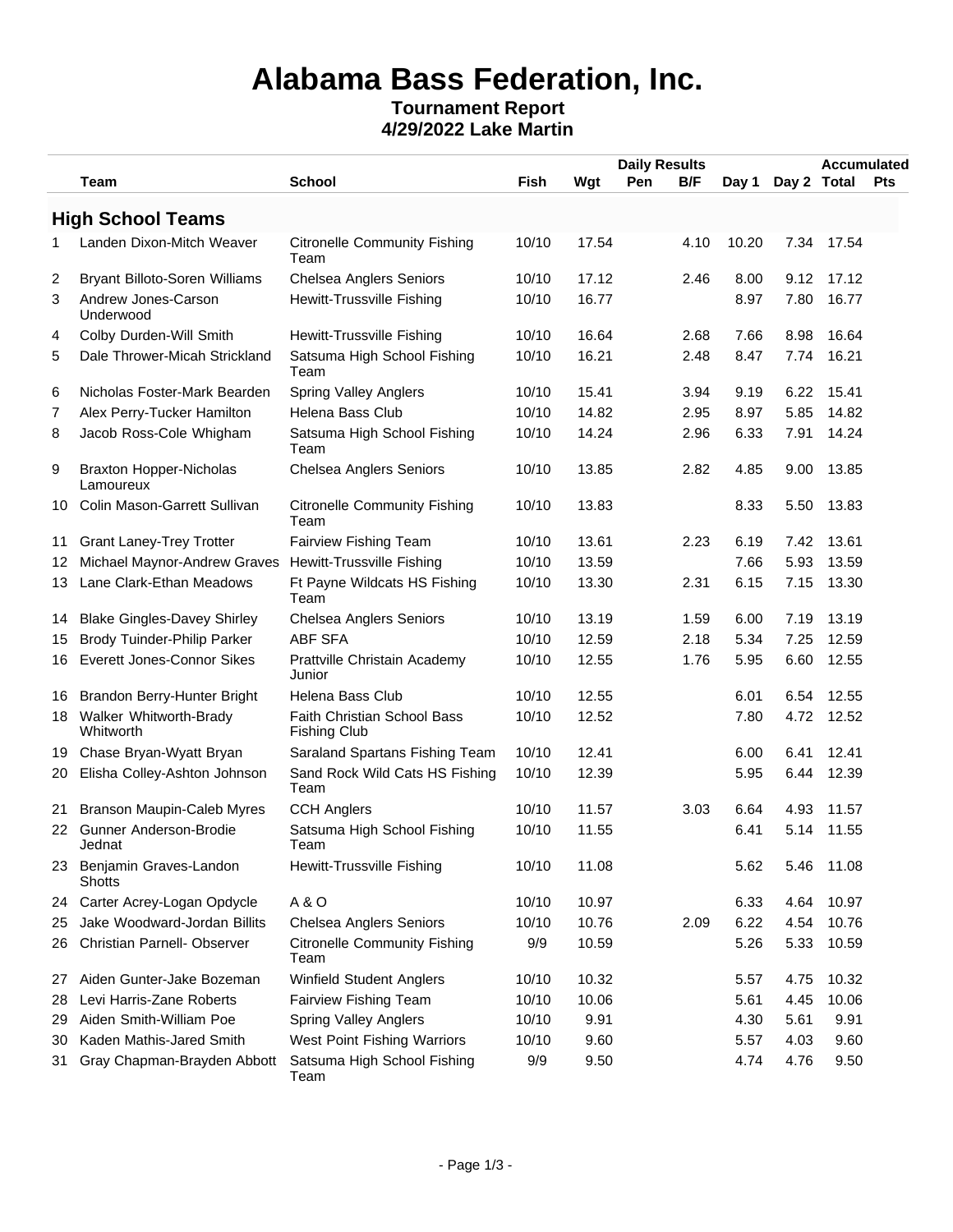## **Alabama Bass Federation, Inc. Tournament Report 4/29/2022 Lake Martin**

|    |                                    |                                        |       |      | <b>Daily Results</b> |      |       |             | <b>Accumulated</b> |            |  |
|----|------------------------------------|----------------------------------------|-------|------|----------------------|------|-------|-------------|--------------------|------------|--|
|    | Team                               | <b>School</b>                          | Fish  | Wgt  | Pen                  | B/F  | Dav 1 | Day 2 Total |                    | <b>Pts</b> |  |
|    | 32 Ace Ashley-Houston Dodd         | Sand Rock Wild Cats HS Fishing<br>Team | 10/10 | 9.46 |                      |      | 6.00  | 3.46        | 9.46               |            |  |
|    | 33 Slade Davis-Hunter Wilks        | Sylvania Bass Fishing Team             | 10/10 | 9.36 |                      |      | 4.54  | 4.82        | 9.36               |            |  |
|    | 34 Zac Hopson-Katie Hopson         | <b>Chelsea Anglers Seniors</b>         | 9/9   | 8.56 |                      | 1.85 | 3.49  | 5.07        | 8.56               |            |  |
|    | 35 Parker Stinson-Brock Cammon     | Satsuma High School Fishing<br>Team    | 10/10 | 8.28 |                      |      | 4.26  | 4.02        | 8.28               |            |  |
|    | 36 Drew Shankles-Reece Knight      | Albertville High School Fishing        | 5/5   | 6.88 |                      |      | 6.88  |             | 6.88               |            |  |
| 37 | Jacob Fulgham-Hannon<br>Richardson | Chelsea Anglers Seniors                | 7/7   | 5.59 |                      |      | 3.96  | .63،        | 5.59               |            |  |
|    | 38 Ryan Moore-Jacob Hubbard        | Albertville High School Fishing        | 5/5   | 4.95 |                      |      | 4.95  |             | 4.95               |            |  |